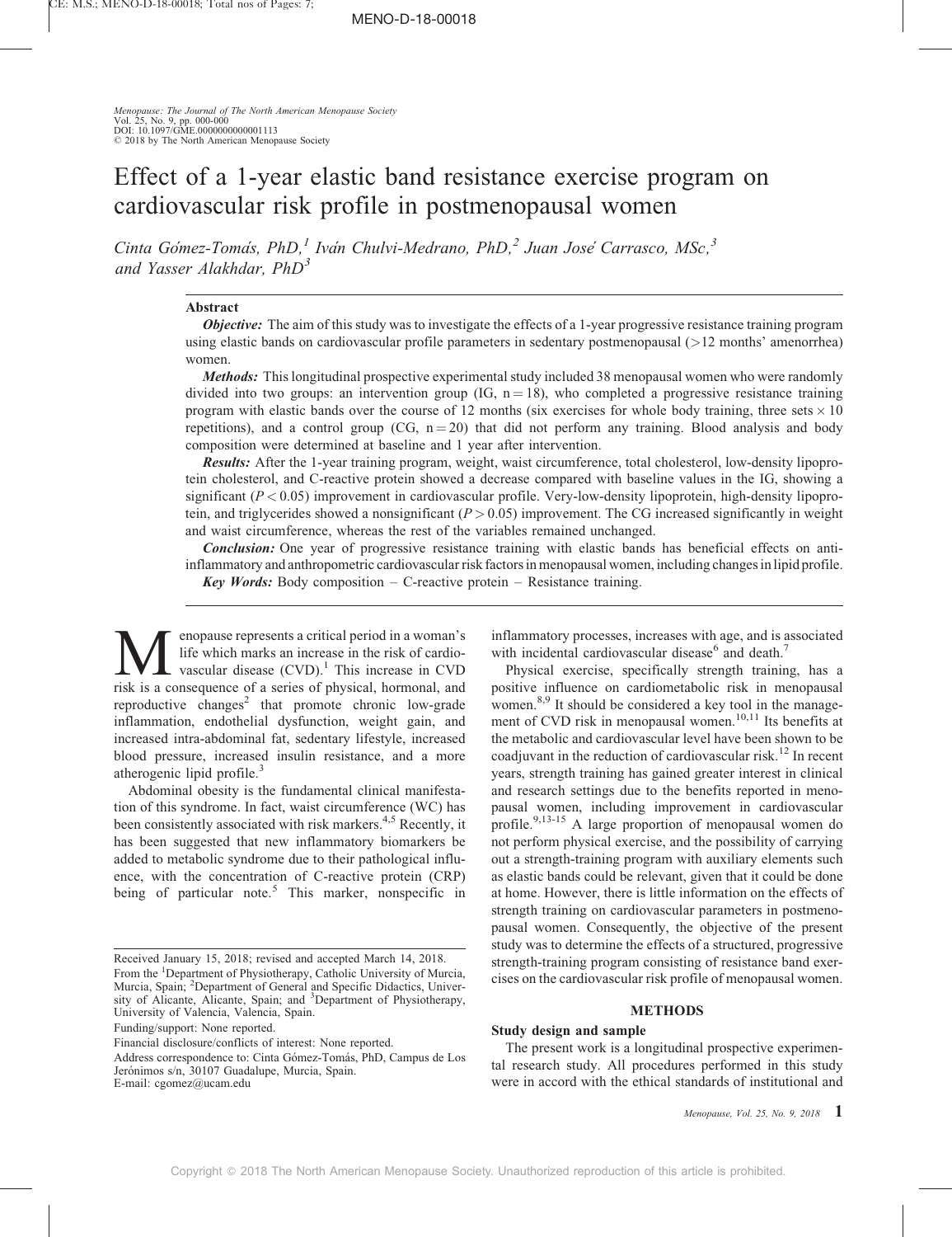



FIG. 1. Flow diagram of participants.

national ethics committees, the Declaration of Helsinki of 2013, and pertinent Spanish law. The experimental protocol was approved by the ethics committee of Dr Peset University Hospital in Valencia, Spain (Ceic code: 99/12) and the Research Ethics Committee of San Antonio Catholic University of Murcia. The study was carried out from 2013 to 2014 in the Department of Physiotherapy at the University of Valencia. Study volunteers were recruited from the general population through advertisement in the Department of Obstetrics and Gynecology at Dr Peset University Hospital. All participants were postmenopausal women. Participants were also provided with information about the study's objectives, methods, estimated benefits, and possible risks and inconveniences derived from the experiment. They were able to ask questions about the experimental protocol to clarify any doubts. Finally, informed consent was obtained from all participants included in the study. Diagnostic tests and blood sample collection were performed at Dr Peset University Hospital in Valencia, always by the same faculty.

An a priori power analysis was conducted in G Power software (version 3.1.9.2) to calculate the sample size. Assuming an analysis of variance (ANOVA) of repeated measurements, a medium effect size ( $f = 0.25$ ;  $\eta_p^2 = 0.06$ ),  $\alpha = 0.05$ , power  $= 0.95$ , and correlation among repeated measurements of 0.5, the total sample size required is 54 participants.

The initial study population was made up of 120 women with an age range of 65 to 79 years. Sixty women were selected as meeting all inclusion criteria to participate in the study. The participants were then randomly divided into two groups (intervention group [IG,  $n = 30$ ] and control group [CG,  $n = 30$ ]) using computer-generated random binary numbers (1 = intervention, and  $0 =$  control). CG did not take part in any structured physical activity. Thirty-eight women completed the study and 22 women dropped out of the study because of failure to follow-up, adverse event, withdrawal of consent, or protocol violation (Fig. 1).

The inclusion criteria were as follows: age 65 years or older; in the postmenopausal period (defined as  $\geq$ 12 months without menstruation); body mass index (BMI) between 19 and 39; not taking nonsteroidal anti-inflammatory drugs or analgesics; not having clinical signs of illnesses which could prevent them from performing physical activities. The initial characteristics of the studied sample are summarized in Table 1. Exclusion criteria were as follows: undergoing hormone therapy (HT); suffering any pathology contraindicated with the performance of physical exercise, such as uncontrolled hypertension, diabetes, hypercholesterolemia, or a history of cancer.

TABLE 1. Characteristics of the intervention and control groups

|                   | IG $(n = 18)$ | $CG (n = 20)$ | $P$ [95% CI]         |
|-------------------|---------------|---------------|----------------------|
| Age, y            | 70.89 (4.42)  | 70.45 (5.44)  | $0.79$ [-2.85, 3.72] |
| Menopausal age, y | 48.89 (5.42)  | 48.45 (4.74)  | $0.79$ [-2.90, 3.78] |
| Height, cm        | 158.07 (5.27) | 156.10 (5.45) | $0.27$ [-1.57, 5.50] |
| BMI, $kg/m2$      | 28.72 (4.48)  | 30.16 (5.57)  | $0.39$ [-4.80, 1.90] |

Data are expressed as mean (standard deviation).

BMI, body mass index; CG, control group; CI, confidence interval; IG, intervention group.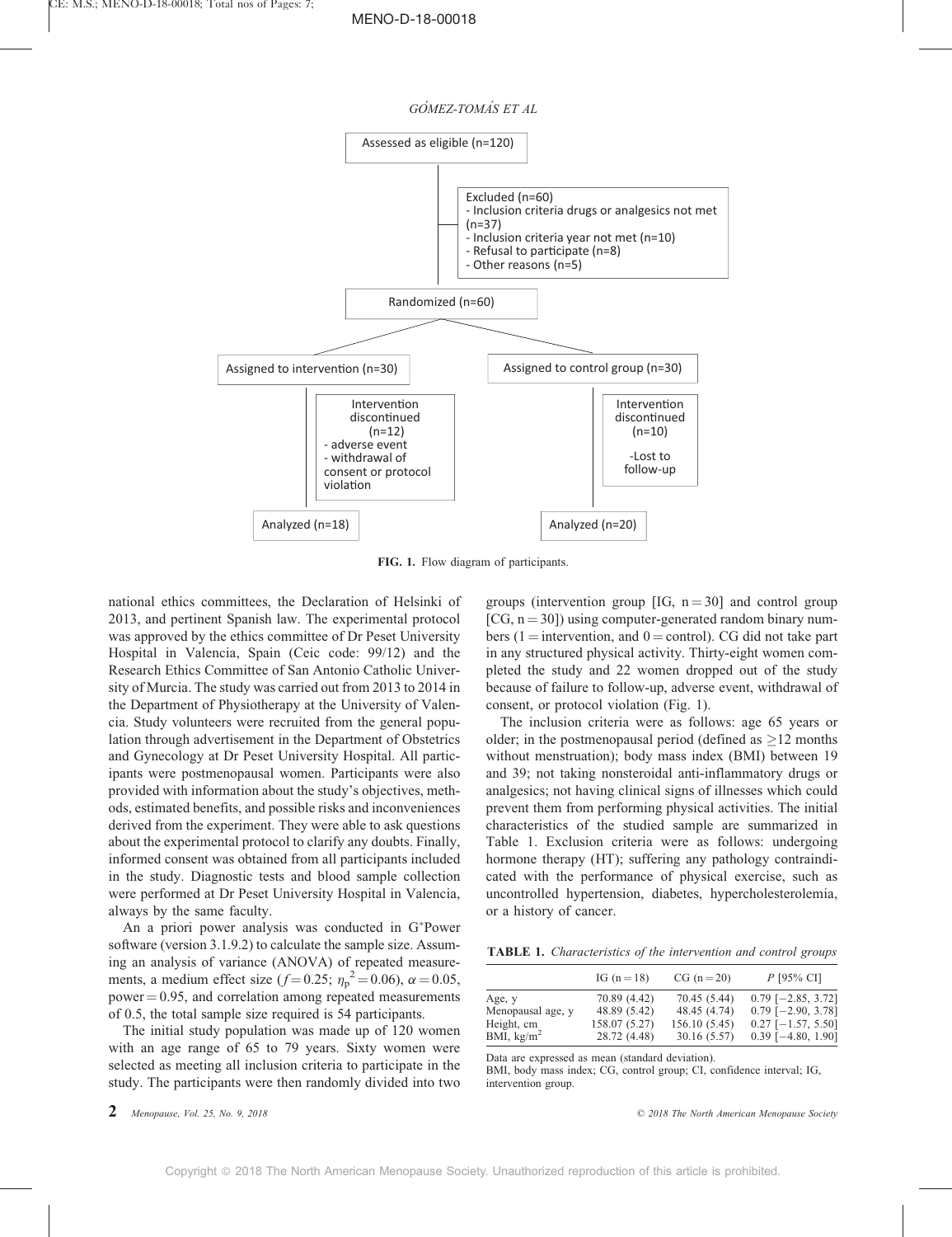#### Biochemical analysis

Blood samples were collected between 7:00 and 9:00 AM after 12 hours of night-time fasting, and participants did not exercise in the 24 hours before collection. The protocols established by the hospital were followed for the proper extraction and storage of the blood samples. From the samples, the following were analyzed: total cholesterol, high-density lipoprotein cholesterol (HDL-C), low-density lipoprotein cholesterol (LDL-C), very-low-density lipoprotein cholesterol (VLDL-C), triglycerides, ultrasensitive CRP. Normal values were established at <sup>16,17</sup> total cholesterol  $\langle 200 \text{ mg/dL} \rangle$  or 5.17 nmol/L, HDL >65 mg/dL or 1.55 nmol/L, LDL  $\langle$ 150 mg/dL or 2.59 nmol/L, and triglycerides  $\langle$ 150 mg/dL or 0.45 nmol/L. For ultrasensitive CRP, the value was 1.0 mg/dL.

#### Waist circumference

Waist circumference was measured after several consecutive natural breaths, parallel to the floor, at the midpoint between the top of the iliac crest and the lower margin of the last palpable rib in the mid-axillary line. The data were analyzed using cut-off points for white (94 cm in men and 80 cm in women) and Asian (90 cm in men and 80 cm in women) individuals.<sup>[4](#page-5-0)</sup>

#### Training protocol

The strength training program consisted of six exercises which involved the major muscle groups. The exercises were performed with an elastic resistance band (Thera Band) following the considerations that have been previously published.[18](#page-5-0) Three phases of 4 months each were established. The load and intensity of the exercises were progressive throughout the different phases. The intensity for each phase was established according to the subjective perception scale<sup>[19,20](#page-5-0)</sup> based on the perceived exertion scale with Thera Band OMNI-Resistance exercise bands  $(OMNI-RES)$ ,  $^{21,22}$  $^{21,22}$  $^{21,22}$  as show in Table 2.

Exercises were performed 3 days per week (M-W-F) and each session lasted 50 minutes. The exercise technique was in accordance with previously described protocols and guidelines.[18,23](#page-5-0) Ten repetitions of each exercise were performed at a cadence of 1 second for the concentric phase and 1 second for the eccentric phase. To control the exercise speed, a metronome set to 60 beats per minute was used. Each set of 10 repetitions was performed three times. A rest period of

TABLE 2. Planning of the intervention, load, and intensity of the resistance band training in each phase of the study

| Phase, mos | $OMNI-RESa$ | Thera<br>band color | Resistance<br>in $kg(100%$<br>elongation) |
|------------|-------------|---------------------|-------------------------------------------|
| $1(1-4)$   | $3-4$       | Yellow              | 1.5                                       |
| $2(5-8)$   | $5 - 6$     | Red                 |                                           |
| $3(9-12)$  | $6 - 7$     | Green               | 2.5                                       |

OMNI-RES, OMNI-Resistance exercise bands.

a Omni perceived exertion for resistance training.

90 seconds was allowed between sets. The intensity of the exercise was adjusted based on the participant's perceived exertion, applying scaling and anchoring procedures to the Omni Perceived Exertion for resistance training (OMNI-RES) pictogram.<sup>[24](#page-5-0)</sup> Participants were asked to report their perceived exertion in their body and in the active muscle upon completing each exercise. If the desired intensity was not reached or was exceeded, the woman was instructed to adjust the resistance band to alter the intensity of the exercise. In this way, all training sessions were monitored by the principal investigator, who ensured the exercises were correctly executed with the appropriate intensity.

#### Statistical analysis

Data analysis was performed using the statistics package SPSS version 24 for Windows (SPSS Inc., Chicago, IL, with license from the University of Valencia). The normality of the data was checked using the Kolmogorov-Smirnov test with the Lilliefors correction. Descriptive variables from both groups were compared using an unpaired  $t$  test. To evaluate the effect of the intervention on weight, waist circumference, and biochemical variables, a two-factor ANOVA (pre-post  $[2] \times \text{group } [2]$  with repeated measurements in the pre-post factor was performed. Post hoc analysis with the Bonferroni correction was used in the case of significant differences in the ANOVA models. In addition, effect size was calculated using partial eta-squared  $(\eta_p^2)$  interpreted as small  $(\eta_p^2 = 0.01)$ , medium  $(\eta_p^2 = 0.06)$ , and large  $(\eta_p^2 = 0.14)$ . Data were presented as mean (standard deviation). The significance level alpha was set at  $P < 0.05$ .

#### RESULTS

Nonsignificant differences were found in participant characteristics, indicating that both groups were comparable in terms of age, menopausal age, height, and BMI (Table 3).

The ANOVA analysis showed that, at baseline, there were no statistically significant differences between the CG and IG groups for any variable  $(P > 0.05)$ . After the 1-year training program, weight, waist circumference, total cholesterol, LDL-C, and CRP showed a decrease compared with baseline values in the IG ( $P < 0.05$ ). The decrease was 1.31 (1.49) kg in weight, 2.67 (2.61) cm in waist circumference, 15.72 (46.47) mg/dL in total cholesterol, 16.77  $(41.74)$  mg/dL in the LDL-C, and 0.81  $(1.78)$  mg/L in the CRP. The effect size was medium  $(\eta_p^2 = 0.107)$  in total cholesterol and large ( $\eta_p^2 > 0.14$ ) in the other variables. On the contrary, no significant differences were found in HDL-C, VLDL-C, or triglycerides ( $P > 0.05$ ). Regarding the CG, when comparing pre-post periods, weight and waist circumference increased significantly  $(P < 0.001$ , large effect size), whereas the rest of the variables remained unchanged. Finally, postintervention, the between-group analysis showed differences in waist circumference  $(P = 0.012,$  $\eta_p^2 = 0.163$ ), VLDL-C (P = 0.032,  $\eta_p^2 = 0.122$ ), triglycerides  $(P=0.038, \eta_p^2=0.114)$ , and CRP  $(P=0.019,$  $\eta_p^2 = 0.143$ ), with the CG having higher values.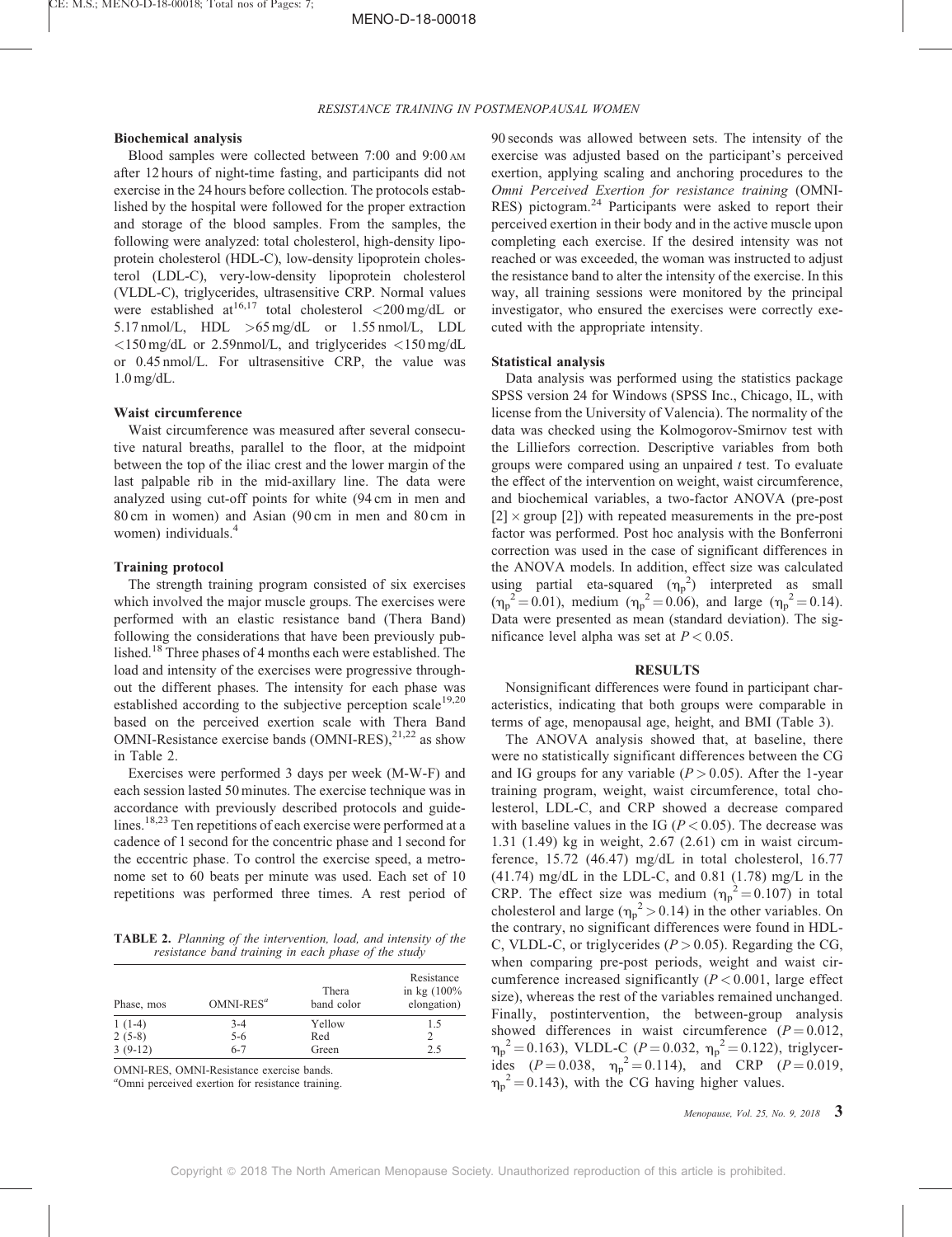# GÓMEZ-TOMÁS ET AL

|                                             | Pre                           | Post                               | $P^a$ [95% CI]; η <sub>p</sub> <sup>2</sup>      |
|---------------------------------------------|-------------------------------|------------------------------------|--------------------------------------------------|
| Weight, kg                                  |                               |                                    |                                                  |
| CG                                          | 73.32 (12.83)                 | 75.88 (12.35)                      | $\langle 0.001^b \; [1.76, 3.36]; 0.539 \rangle$ |
| IG                                          | 71.55 (9.92)                  | 70.24(9.35)                        | $0.003^{b}$ [-2.15, -0.46]; 0.215                |
| $P^c$ [95% CI]; η <sub>p</sub> <sup>2</sup> | $0.64$ [-9.37, 5.84]; 0.006   | $0.13$ [-12.90, 1.64]; 0.064       |                                                  |
| Waist circumference, cm                     |                               |                                    |                                                  |
| CG                                          | 102.67(12.06)                 | 105.97 (11.32)                     | $\langle 0.001^b$ [2.14, 4.45]; 0.482            |
| IG                                          | 99.66 (8.73)                  | 96.99 (9.35)                       | $\leq 0.001^b$ [-3.89, -1.45]; 0.355             |
| $P^c$ [95% CI]; $η_p^2$                     | $0.39$ [-10.00, 3.99]; 0.021  | $0.012^{b}$ [-15.85, -2.10]; 0.163 |                                                  |
| Cholesterol, mg/dL                          |                               |                                    |                                                  |
| CG                                          | 205.35 (32.32)                | 207.50 (31.75)                     | $0.77$ [-12.40, 16.70]; 0.002                    |
| IG                                          | 222.72 (42.88)                | 207.00 (34.77)                     | $0.045^b$ [-31.06, -0.39]; 0.107                 |
| $P^c$ [95% CI]; η <sub>p</sub> <sup>2</sup> | $0.16$ [-7.46, 42.20]; 0.053  | $0.96$ [-22.38, 21.38]; < 0.001    |                                                  |
| $HDL-C$ , mg/dL                             |                               |                                    |                                                  |
| CG                                          | 57.80 (12.84)                 | 57.85 (13.67)                      | $0.98$ [-3.13, 3.23]; <0.001                     |
| IG                                          | 60.56 (17.06)                 | 63.39 (12.43)                      | $0.09$ [-0.52, 6.19]; 0.075                      |
| $P^c$ [95% CI]; η <sub>p</sub> <sup>2</sup> | $0.56$ [-7.12, 12.63]; 0.009  | $0.20$ [-3.09, 14.17]; 0.045       |                                                  |
| $LDL-C$ , $mg/dL$                           |                               |                                    |                                                  |
| CG                                          | 126.30(28.21)                 | 128.40 (26.34)                     | $0.75$ [-10.96, 15.16]; 0.003                    |
| IG                                          | 142.54 (35.86)                | 125.78 (33.15)                     | $0.018^b$ [-30.53, -3.01]; 0.145                 |
| $P^c$ [95% CI]; η <sub>p</sub> <sup>2</sup> | $0.13$ [-4.87, 37.36]; 0.063  | $0.79$ [-22.23, 16.98]; 0.002      |                                                  |
| VLDL-C, mg/dL                               |                               |                                    |                                                  |
| CG                                          | 20.95(6.26)                   | 21.25(5.57)                        | $0.85$ [-2.92,3.52]; 0.001                       |
| IG                                          | 19.11 (14.05)                 | 17.22(5.52)                        | $0.27$ [-5.29,1.51]; 0.034                       |
| $P^c$ [95% CI]; $η_p^2$                     | $0.60$ [-8.87, 5.19]; 0.008   | $0.032^{b}$ [-7.68, -0.37]; 0.122  |                                                  |
| Triglycerides, mg/dL                        |                               |                                    |                                                  |
| CG                                          | 106.60(31.55)                 | 108.50(30.90)                      | $0.81$ [-13.59, 17.39]; 0.002                    |
| IG                                          | 96.94 (69.81)                 | 87.72 (28.40)                      | $0.26$ [-25.55, 7.11]; 0.035                     |
| $P^c$ [95% CI]; η <sub>p</sub> <sup>2</sup> | $0.58$ [-44.69, 25.38]; 0.009 | $0.038b$ [-40.38, -1.18]; 0.114    |                                                  |
| CRP, mg/L                                   |                               |                                    |                                                  |
| CG                                          | 4.05(2.73)                    | 4.40(2.58)                         | $0.23$ [-0.23, 0.92]; 0.040                      |
| IG                                          | 3.35(1.61)                    | 2.54(2.02)                         | $0.010^{b}$ [-1.41, -0.20]; 0.169                |
| $P^c$ [95% CI]; η <sub>p</sub> <sup>2</sup> | $0.35$ [-2.19, 0.79]; 0.025   | $0.019b$ [-3.39, -0.32]; 0.143     |                                                  |

TABLE 3. Results of the comparison for the different variables studied

Data are expressed as mean (standard deviation).

 $\eta_p^2$ , Partial eta squared; 95% CI, 95% confidence interval; CG, control group; CRP, C-reactive protein; HDL-C, high-density lipoprotein cholesterol; IG, intervention group; LDL-C, low-density lipoprotein cholesterol; VLDL-C, very-low-density lipoprotein cholesterol.

a Corresponds to the differences between pre and postevaluation.

b Indicates significant differences.

c Corresponds to the differences between IG and CG.

Due to the fact that the final sample size is smaller than what was initially calculated, a post hoc power analysis was performed based on the obtained effect sizes. The minimum effect size obtained in the variables with significant pre-post differences in the IG was  $\eta_p^2 = 0.107$  (cholesterol). With this effect size, the final sample (38), and a correlation of 0.30 in pre-post cholesterol, the power was 0.94. On the contrary, for the maximum effect size in the IG ( $\eta_p^2 = 0.355$ ), corresponding to waist circumference, the power was 1.0.

#### DISCUSSION

The main finding of this study was that postmenopausal women showed an improvement in body composition, CRP values, and changes in lipid profile after 1 year of progressive resistance training using elastic bands.

Improvement in the biochemical profile of menopausal women is a very important factor for reducing their risk of cardiovascular pathology. Physical exercise is one of the ways in which this improvement may be achieved. The objective of this study was to analyze the effects of a 1-year progressive resistance training program using elastic bands. For this reason, an analysis of CRP levels was considered to be of interest, given that it is a marker of inflammation that has been associated with the development of metabolic syndrome, high

risk of cardiovascular disease, and sarcopenia in postmenopausal women.[25-28](#page-5-0)

To date, the impact of physical exercise on inflammatory markers has been underestimated.[27](#page-5-0) To explore this theory in greater depth, CRP levels were measured before and after the physical exercise program. In the pre-test, mean CRP values were recorded at 3.35 (1.61) mg/L in the IG, which would classify the women in the study as having a high risk of CVD according to the American Heart Association (AHA) and the Centers for Disease Control and Prevention  $(CDC)^{17,28}$ ; specifically, between 1.5 and 4 times the risk of suffering an acute myocardial infarction than in a person with lower levels.<sup>[17](#page-5-0)</sup> After 12 months of the physical exercise intervention, CRP values were measured again, and a mean value of  $2.54 \pm 2.02$  mg/L was obtained. These values place the women in a lower risk state, specifically, medium risk. In line with several studies, the results obtained confirm the existence of an inverse relationship between physical activity and CRP, and, in particular, strength training exercise seems to reduce these values.<sup>[9,15,29](#page-5-0)</sup> Additionally, we were able to confirm that the duration of the training program is essential to obtain significant reductions. In the study by Ahn and Kim,[30](#page-5-0) with 12 weeks of training at a frequency of 1 hour per day, 3 days per week in elderly women (age  $74.2 \pm 3.2$  years)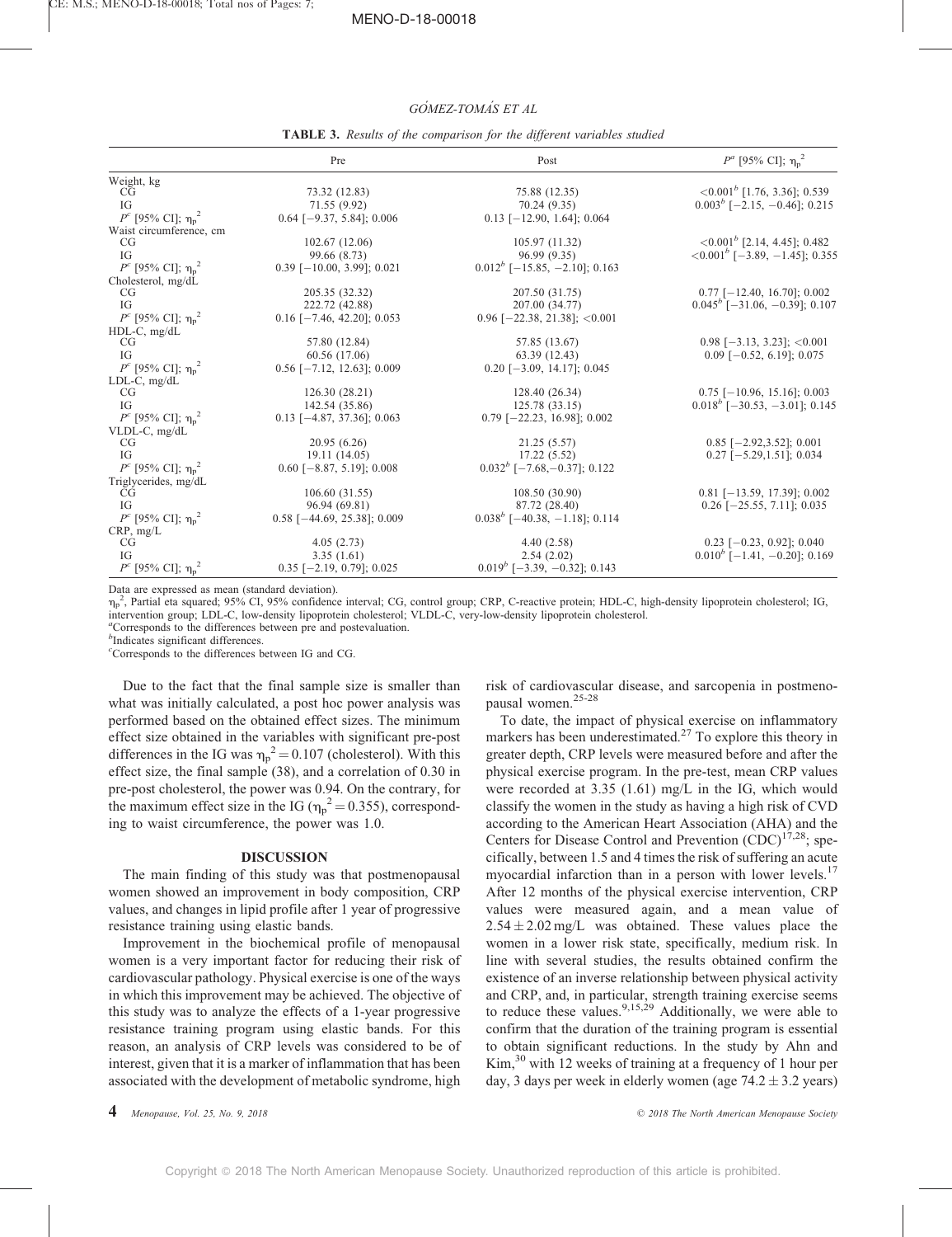## MENO-D-18-00018

## RESISTANCE TRAINING IN POSTMENOPAUSAL WOMEN

with osteopenia and osteoporosis, CRP was not significantly reduced; only a tendency towards reduction was recorded. The same results were obtained in the study by Oliveira et  $al<sup>31</sup>$  $al<sup>31</sup>$  $al<sup>31</sup>$ in which 12 weeks of progressive strength training did not result in any significant changes in CRP.

However, in the study by Ribeiro et al,  $32$  the effects of a 12month progressive strength training program on CRP, blood glucose, and lipid profile in older women were analyzed. This study divided participants according to their level of experience with strength activities (participants with 6 months of experience in strength activities and participants with no experience). After 2 months, a CRP reduction of  $2.6 \pm 1$  mg/L was recorded in the group with experience. Although the exact physiological mechanisms by which resistance training leads to a reduction in CRP are still not completely understood, there is speculation about various possibilities, most notably the secretion of myokines (which have anti-inflammatory effects that antagonize pro-inflammatory cytokines, thus promoting a reduction in inflammation and in CRP) induced by muscular contraction.<sup>[33](#page-5-0)</sup> Other plausible mechanisms are changes in some components of body composition (such as body fat and skeletal muscle mass) $34$  and consistency in performing the exercise. However, it should be noted that some research has observed a decrease in CRP independent of changes in body composition.<sup>[29,35](#page-5-0)</sup>

Abdominal and hip circumference cannot differentiate between lean and fatty tissue<sup>36</sup>; however, these measurements are considered valid substitutes for the volume of visceral adipose tissue and the storage of peripheral fat. Abdominal obesity is an important metabolic risk factor and also an indicator of cardiovascular mortality in postmenopausal women,<sup>[36](#page-5-0)</sup> such that the identification of effective interventions against obesity is necessary for this segment of the population. Resistance exercises have been shown to be an effective strategy against obesity. In this study, a decrease of  $2.67 \pm 2.61$  cm in waist circumference was recorded. The results coincide with multiple studies in which performing physical exercise reduces abdominal circumference, weight and body fat regardless of gender and without calorie restriction. The study by Shaw et  $al<sup>37</sup>$  $al<sup>37</sup>$  $al<sup>37</sup>$  reported a decrease of approximately  $5 \text{ cm}$   $(80.04 \pm 8.57 - 73.19 \pm 18.44 \text{ cm};$  $P = 0.045$ ) in abdominal circumference. To do this, a hypertrophic resistance training program of 10 full-body exercises was performed, carried out in 2 weekly sessions of 40 minutes each, with three sets of 12 repetitions at 67% to 85% of one maximum repetition. The study by Nunes et  $al^{38}$  $al^{38}$  $al^{38}$  analyzed the effect of the volume of resistance training on muscular strength and on abdominal adiposity, metabolic risk, and inflammation in postmenopausal women, as a function of exercise volume. They concluded that the high-volume exercise group went from an initial mean of 88 to 84 cm upon completing the study, whereas the low-volume group showed an increase in strength similar to that of the high-volume group. These studies, along with our results, confirm that the volume and intensity of the exercise seem to play an important role in the magnitude of the response in terms of fat

loss.<sup>[29,39,40](#page-5-0)</sup> Although the values after the intervention were still high and constitute a risk factor for the women, the reduction in waist circumference along with the reduction in body weight highlights the importance of strength training in the improvement of phenotypes related to metabolic syn-drome in postmenopausal women.<sup>[9](#page-5-0)</sup> In a recent study, Bittar et al<sup>[41](#page-6-0)</sup> were able to show that, after 12 months of supervised strength training 2 days per week, combining resistance bands with free weights, there was an improvement in the body composition of 16 menopausal women, increasing percent muscle mass. This variable, which was recorded using dual energy x-ray absorptiometry (DXA), was not monitored in the present study.

Regarding the lipid profile, the intervention had statistically significant effects on levels of total cholesterol and LDL. The review by Tambalis et  $al^{42}$  $al^{42}$  $al^{42}$  considered the effectiveness of aerobic exercise training with different intensities (moderate and high), and also the type of exercise (aerobic, resistance, and combined) in altering blood lipid profile. Their main finding regarding the influence of resistance training on blood lipids was a marked reduction in LDL-C levels. In fact, 9 of 23 (39%) trials, affecting 191 women and 42 men aged 17 to 87 years, declared significant reductions ranging from 5% to 23%. Similarly, 16 weeks of periodic resistance training improved the lipid profile in sedentary middle-aged men and women, showing a significant decrease in total cholesterol (men 23.61%, women 21.08%;  $P = 0.0001$ ) and in LDL (men 35.68%, women 38.53%,  $P = 0.0001$ ), but no significant changes were observed in HDL or in triglycerides.<sup>[43](#page-6-0)</sup> There is considerable evidence that resistance and combined exercise primarily lower LDL-C. Moreover, slight tendencies towards a decrease in circulating levels of triglycerides and VLDL, and an increase in HDL, were observed. It must be said that at no point were study participants subject to dietary control, which explains the weak alteration in HDL and triglycerides, in line with data previously published by Janssen et al.<sup>[44](#page-6-0)</sup>

Lastly, the study reflects the difficulties associated with adherence. Older people tend to participate more effectively at the start of an exercise program, but their consistency decreases over time.<sup>[45](#page-6-0)</sup> In this study, an abandonment rate of 55% was recorded, similar to the study by Picorelli et  $al^{46}$  $al^{46}$  $al^{46}$  in which participants attended an average of just 43% of the sessions offered, and only 18% of the sample participated in all of the prescribed sessions. Therefore, it is clear that, although older people seem to enjoy this type of physical activity, attendance at the sessions offered is not guaranteed.

Although the present study proposes a physical exercise program that is affordable, versatile, and can be carried out in any location for management of cardiovascular risk in postmenopausal women, its limitations should be noted. One of the limitations of the study was analyzing the results with an analysis by protocol instead of an analysis by intention to treat, given that the number of participants lost was similar in both groups and not removing them would have obscured the benefits of the intervention. Lack of control of nutritional guidelines may have been a bias in the results of our research,

Menopause, Vol. 25, No. 9, 2018  $\overline{5}$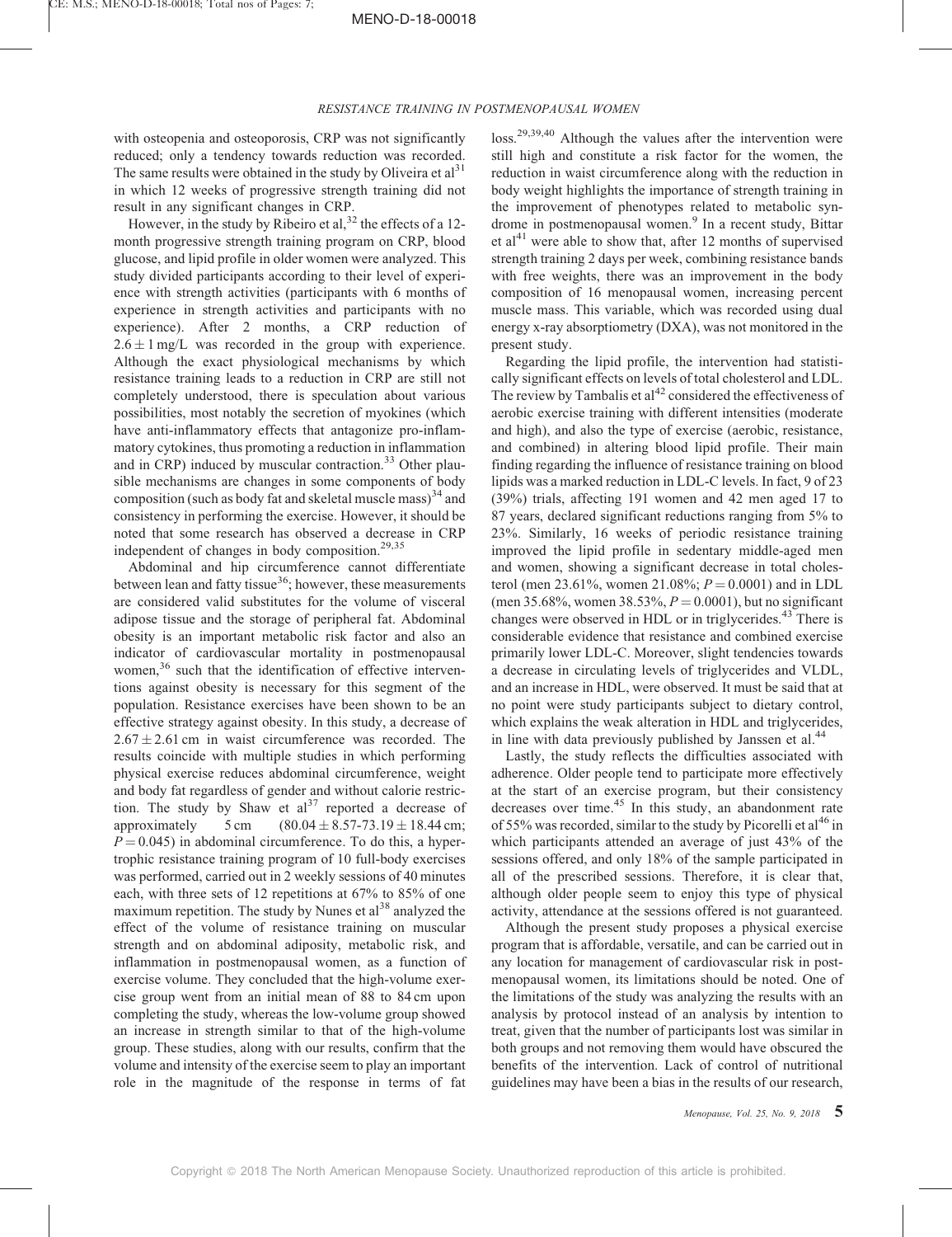<span id="page-5-0"></span>and so this should also be controlled. The biomarker homocysteine could have been added due to its value in the cardiovascular risk profile.

Future lines of research should include cardiovascular risk evaluation from the European Society of Cardiology SCORE charts for women to understand and quantify the reduction in cardiovascular disease risk.

## **CONCLUSIONS**

Based on the results obtained in this study, it can be said that progressive resistance training with elastic bands has positive effects on body composition and lipid profile in postmenopausal women. Specifically, the benefits are related to a decrease in waist circumference and in body weight. Additionally, CRP values were reduced, but although this is beneficial to phenotypes related to metabolic syndrome in postmenopausal women, it is not sufficient to reduce cardiovascular risk. These findings demonstrate the role of strength training on body composition and its positive influence on the proinflammatory state, with this type of exercise standing out as one important component of overall physical activity for postmenopausal women.

#### REFERENCES

- 1. Bord S, Horner A, Beavan S, Compston J. Estrogen receptors alpha and beta are differentially expressed in developing human bone. J Clin Endocrinol Metab 2001;86:2309-2314.
- 2. Gorodeski GI. Impact of the menopause on the epidemiology and risk factors of coronary artery heart disease in women. Exp Gerontol 1994;29:357-375.
- 3. Kohl HW, Craig CL, Lambert EV, et al. The pandemic of physical inactivity: global action for public health. Lancet 2012;380:294-305.
- 4. Alberti K, Eckel RH, Grundy SM, et al. Harmonizing the metabolic syndrome. Circulation 2009;120:1640-1645.
- 5. Mirhafez S, Ebrahimi M, Karimian MS, et al. Serum high-sensitivity Creactive protein as a biomarker in patients with metabolic syndrome: evidence-based study with 7284 subjects. Eur J Clin Nutr 2016;70: 1298-1304.
- 6. Cesari M, Onder G, Zamboni V, et al. C-reactive protein and lipid parameters in older persons aged 80 years and older. J Nutr Health Aging 2009;13:587-594.
- 7. Gordon JL, Rubinow DR, Thurston RC, Paulson J, Schmidt PJ, Girdler SS. Cardiovascular, hemodynamic, neuroendocrine, and inflammatory markers in women with and without vasomotor symptoms. Menopause 2016;23:1189-1198.
- 8. Mandrup CM, Egelund J, Nyberg M, et al. Effects of high-intensity training on cardiovascular risk factors in premenopausal and postmenopausal women. Am J Obstet Gynecol 2017;216:384.
- 9. Nunes PRP, Barcelos LC, Oliveira AA, et al. Effect of resistance training on muscular strength and indicators of abdominal adiposity, metabolic risk, and inflammation in postmenopausal women: controlled and randomized clinical trial of efficacy of training volume. Age 2016:38:40.
- 10. Collins P, Rosano G, Casey C, et al. Management of cardiovascular risk in the peri-menopausal woman: a consensus statement of European cardiologists and gynaecologists. Eur Heart J 2007;28:2028-2040.
- 11. Grindler NM, Santoro NF. Menopause and exercise. Menopause 2015;22:1351-1358.
- 12. Asikainen T-M, Kukkonen-Harjula K, Miilunpalo S. Exercise for health for early postmenopausal women: a systematic review of randomised controlled trials. Sports Med 2004;34:753-779.
- 13. Lee D-c. Schroeder EC. Resistance training improves cardiovascular health in postmenopausal women. Menopause 2016;23:1162-1164.
- 14. Leite R, Prestes J, Pereira G, Shiguemoto G, Perez S. Menopause: highlighting the effects of resistance training. Int J Sports Med 2010;31:761-767.
- 15. Gelecek N, İlçin N, Subaşi SS, Acar S, Demir N, Örmen M. The effects of resistance training on cardiovascular disease risk factors in postmenopausal women: a randomized-controlled trial. Health Care Women Int 2012;33:1072-1085.
- 16. Zhang C, Rexrode KM, van Dam RM, Li TY, Hu FB. Abdominal obesity and the risk of all-cause, cardiovascular, and cancer mortality. Circulation 2008;117:1658-1667.
- 17. Pearson TA, Mensah GA, Alexander RW, et al. Markers of inflammation and cardiovascular disease. Circulation 2003;107:499-511.
- 18. American Physical Therapy Association. Resistance band & tubing instruction manual. Available at: [http://tbdev.performancehealthdev.](http://tbdev.performancehealthdev.com/media/theraband/instructions/Resistance_Band-Tubing_Instruction_Manual(1).pdf) [com/media/theraband/instructions/Resistance\\_Band-Tubing\\_Instruc](http://tbdev.performancehealthdev.com/media/theraband/instructions/Resistance_Band-Tubing_Instruction_Manual(1).pdf)[tion\\_Manual\(1\).pdf](http://tbdev.performancehealthdev.com/media/theraband/instructions/Resistance_Band-Tubing_Instruction_Manual(1).pdf). Accessed August 22, 2017.
- 19. Nelson ME, Rejeski WJ, Blair SN, et al. Physical activity and public health in older adults: recommendation from the American College of Sports Medicine and the American Heart Association. Circulation 2007;116:1094.
- 20. Borg GA. Psychophysical bases of perceived exertion. Med Sci Sports Exerc 1982;14:377-381.
- 21. Lagally KM, Amorose AJ, Rock B. Selection of resistance exercise intensity using ratings of perceived exertion from the OMNI-RES. Percept Mot Skills 2009;108:573-586.
- 22. Colado JC, Garcia-Masso X, Triplett TN, Flandez J, Borreani S, Tella V. Concurrent validation of the OMNI-resistance exercise scale of perceived exertion with Thera-band resistance bands. J Strength Cond Res 2012;26:3018-3024.
- 23. Colado JC, Triplett NT. Effects of a short-term resistance program using elastic bands versus weight machines for sedentary middle-aged women. J Strength Cond Res 2008;22:1441-1448.
- 24. Robertson RJ, Goss FL, Rutkowski J, et al. Concurrent validation of the OMNI perceived exertion scale for resistance exercise. Med Sci Sports Exerc 2003;35:333-341.
- 25. GallucciM,AmiciG,OngaroF,etal.Associationsoftheplasmainterleukin6 (IL-6) levels with disability and mortality in the elderly in the Treviso Longeva (Trelong) study. Arch Gerontol Geriatr 2007;44:193-198.
- 26. Petri Nahas E, Padoani N, Nahas-Neto J, Orsatti F, Tardivo A, Dias R. Metabolic syndrome and its associated risk factors in Brazilian postmenopausal women. Climacteric 2009;12:431-438.
- 27. Ridker PM. C-reactive protein, inflammation, and cardiovascular disease: clinical update. Tex Heart Inst J 2005;32:384.
- 28. Rodilla E, Costa J, Mares S, et al. Importancia de los componentes del síndrome metabólico en los valores de proteína C reactiva. Rev Clin Esp 2006;206:363-368.
- 29. Lera Orsatti F, Nahas EA, Maesta N, et al. Effects of resistance training frequency on body composition and metabolics and inflammatory markers in overweight postmenopausal women. J Sports Med Phys Fitness 2014;54:317-325.
- 30. Ahn N, Kim K. Effects of 12-week exercise training on osteocalcin, highsensitivity C-reactive protein concentrations, and insulin resistance in elderly females with osteoporosis. J Phys Ther Sci 2016;28:2227-2231.
- 31. Oliveira PF, Gadelha AB, Gauche R, et al. Resistance training improves isokinetic strength and metabolic syndrome-related phenotypes in postmenopausal women. Clin Interv Aging 2015;10:1299-1304.
- 32. Ribeiro AS, Tomeleri CM, Souza MF, et al. Effect of resistance training on C-reactive protein, blood glucose and lipid profile in older women with differing levels of RT experience. Age (Dordr) 2015;37:109.
- 33. Pedersen BK, Febbraio MA. Muscle as an endocrine organ: focus on muscle-derived interleukin-6. Physiol Rev 2008;88:1379-1406.
- 34. Lee JS, Kim CG, Seo TB, Kim HG, Yoon SJ. Effects of 8-week combined training on body composition, isokinetic strength, and cardiovascular disease risk factors in older women. Aging Clin Exp Res 2015;27:179-186.
- 35. Phillips MD, Patrizi RM, Cheek DJ, Wooten JS, Barbee JJ, Mitchell JB. Resistance training reduces subclinical inflammation in obese, postmenopausal women. Med Sci Sports Exerc 2012;44:2099-2110.
- 36. Park HS, Park JY, Yu R. Relationship of obesity and visceral adiposity with serum concentrations of CRP, TNF- $\alpha$  and IL-6. Diabetes Res Clin Pract 2005;69:29-35.
- 37. Shaw BS, Gouveia M, McIntyre S, Shaw I. Anthropometric and cardiovascular responses to hypertrophic resistance training in postmenopausal women. Menopause 2016;23:1176-1181.
- 38. Nunes PRP, Barcelos LC, Oliveira AA, et al. Effect of resistance training on muscular strength and indicators of abdominal adiposity, metabolic risk, and inflammation in postmenopausal women: controlled and randomized clinical trial of efficacy of training volume. Age 2016;38:1-13.

Menopause, Vol. 25, No. 9, 2018

2018 The North American Menopause Society